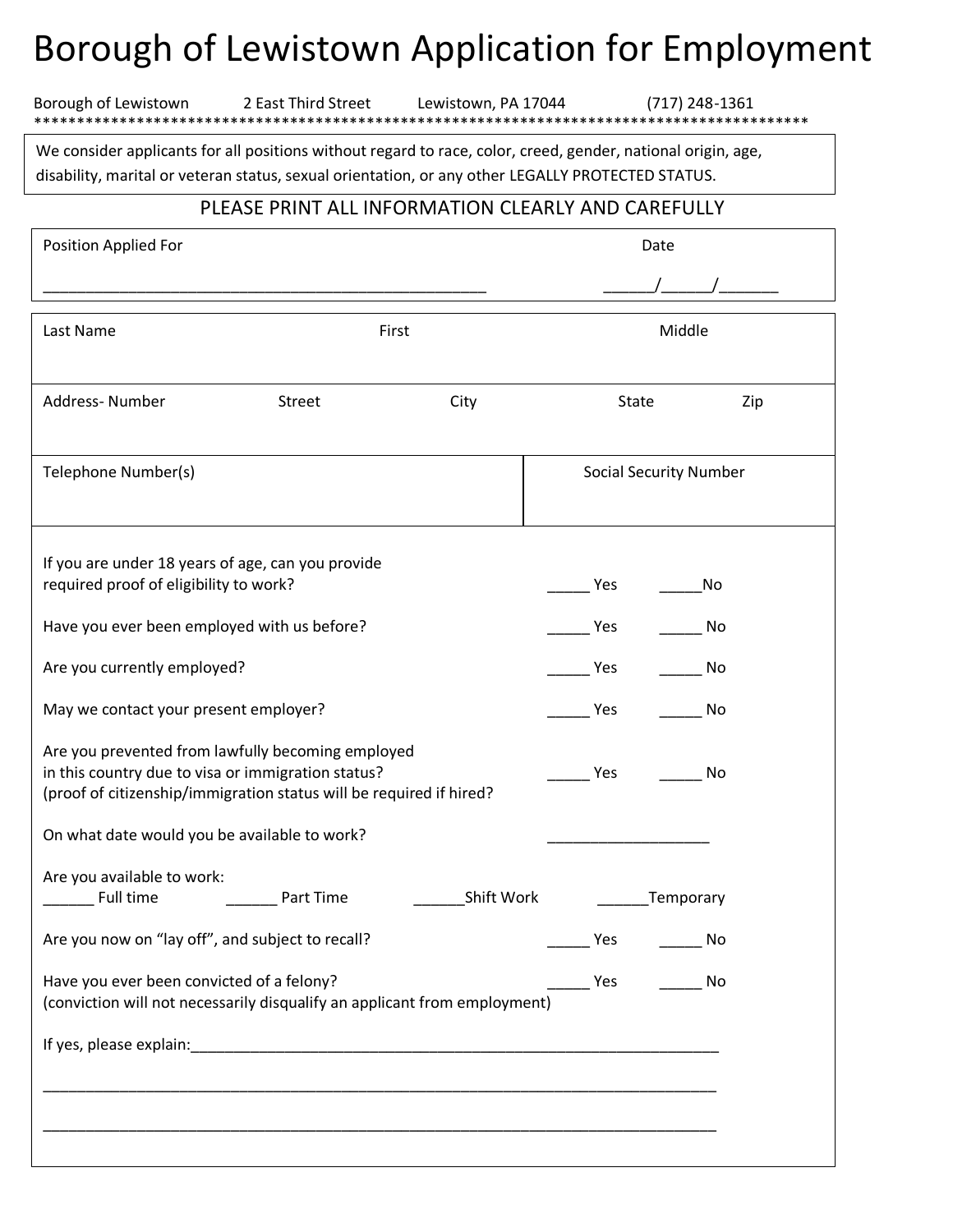Start with your present or last job. Include any job-related military service or volunteer activities. You may exclude any organizations which would reveal a LEGALLY PROTECTED STATUS.

| Employer           | Dates Employed<br><b>From</b><br>To |  | Describe the work you<br>performed |
|--------------------|-------------------------------------|--|------------------------------------|
| Address            |                                     |  |                                    |
| Telephone No.      | Hourly Rate/Sal<br>Finish<br>Start  |  |                                    |
| Supervisor         |                                     |  |                                    |
| Reason for Leaving |                                     |  |                                    |

| Employer           | Dates Employed<br><b>From</b><br>To |  | Describe the work you<br>performed |
|--------------------|-------------------------------------|--|------------------------------------|
| Address            |                                     |  |                                    |
| Telephone No.      | Hourly Rate/Sal<br>Finish<br>Start  |  |                                    |
| Supervisor         |                                     |  |                                    |
| Reason for Leaving |                                     |  |                                    |

| Employer           | Dates Employed<br>To<br>From       |  | Describe the work you<br>performed |
|--------------------|------------------------------------|--|------------------------------------|
| Address            |                                    |  |                                    |
| Telephone No.      | Hourly Rate/Sal<br>Finish<br>Start |  |                                    |
| Supervisor         |                                    |  |                                    |
| Reason for Leaving |                                    |  |                                    |

| Employer           | Dates Employed<br>To<br>From       |  | Describe the work you<br>performed |
|--------------------|------------------------------------|--|------------------------------------|
| Address            |                                    |  |                                    |
| Telephone No.      | Hourly Rate/Sal<br>Finish<br>Start |  |                                    |
| Supervisor         |                                    |  |                                    |
| Reason for Leaving |                                    |  |                                    |

F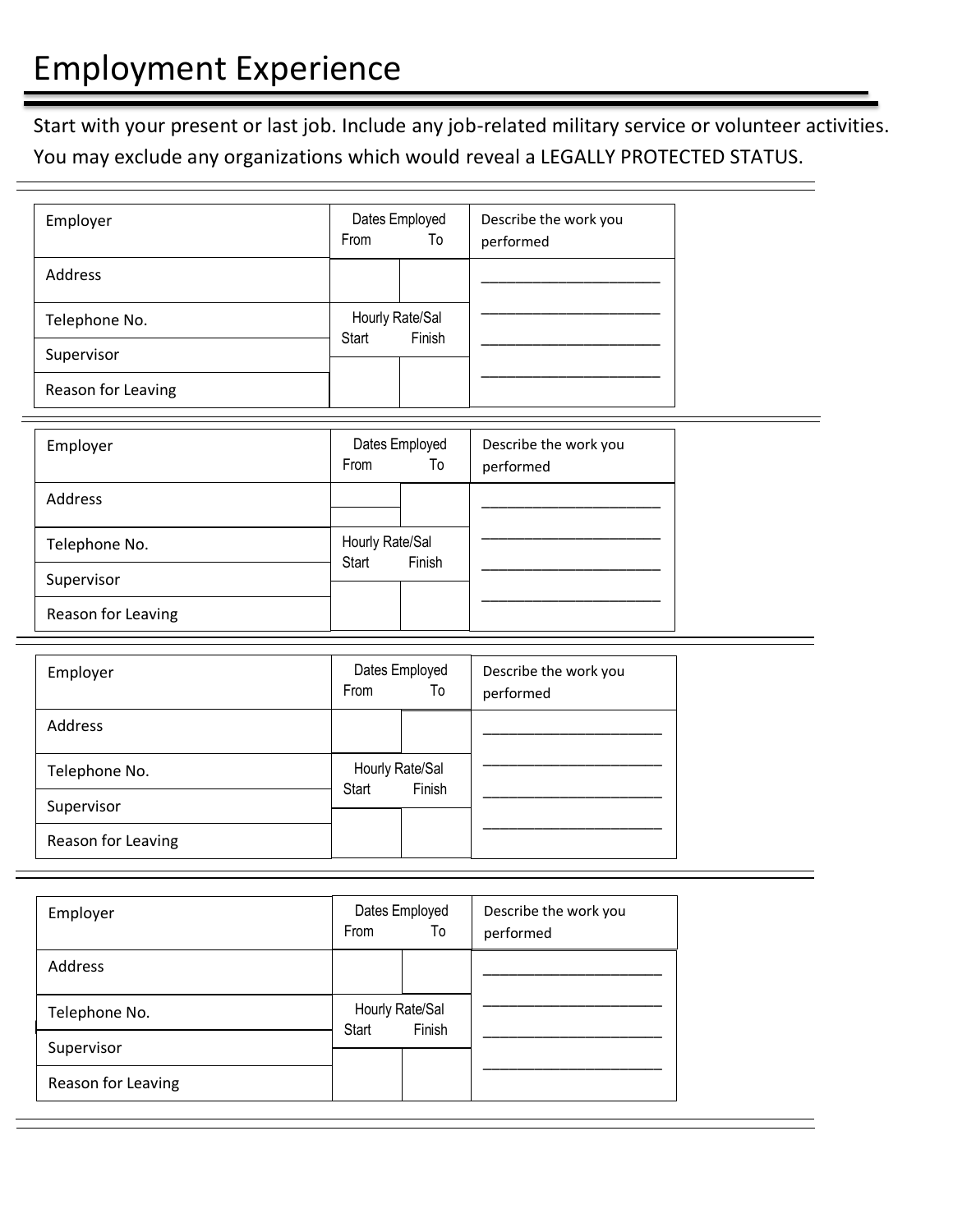|                    | <b>School Name</b> | Course of | Years     | Diploma or |
|--------------------|--------------------|-----------|-----------|------------|
|                    | & Address          | Study     | Completed | Degree     |
| Elementary         |                    |           |           |            |
| School             |                    |           |           |            |
| High               |                    |           |           |            |
| School             |                    |           |           |            |
| Under-             |                    |           |           |            |
| Graduate           |                    |           |           |            |
| Graduate           |                    |           |           |            |
| Other<br>(Specify) |                    |           |           |            |

Describe any specialized training, apprenticeship, skills and extra-curricular activities

\_\_\_\_\_\_\_\_\_\_\_\_\_\_\_\_\_\_\_\_\_\_\_\_\_\_\_\_\_\_\_\_\_\_\_\_\_\_\_\_\_\_\_\_\_\_\_\_\_\_\_\_\_\_\_\_\_\_\_\_\_\_\_\_\_\_\_\_\_\_\_\_\_\_\_\_\_\_\_\_\_

\_\_\_\_\_\_\_\_\_\_\_\_\_\_\_\_\_\_\_\_\_\_\_\_\_\_\_\_\_\_\_\_\_\_\_\_\_\_\_\_\_\_\_\_\_\_\_\_\_\_\_\_\_\_\_\_\_\_\_\_\_\_\_\_\_\_\_\_\_\_\_\_\_\_\_\_\_\_\_\_\_

\_\_\_\_\_\_\_\_\_\_\_\_\_\_\_\_\_\_\_\_\_\_\_\_\_\_\_\_\_\_\_\_\_\_\_\_\_\_\_\_\_\_\_\_\_\_\_\_\_\_\_\_\_\_\_\_\_\_\_\_\_\_\_\_\_\_\_\_\_\_\_\_\_\_\_\_\_\_\_\_\_

\_\_\_\_\_\_\_\_\_\_\_\_\_\_\_\_\_\_\_\_\_\_\_\_\_\_\_\_\_\_\_\_\_\_\_\_\_\_\_\_\_\_\_\_\_\_\_\_\_\_\_\_\_\_\_\_\_\_\_\_\_\_\_\_\_\_\_\_\_\_\_\_\_\_\_\_\_\_\_\_\_

Describe any job related training received in the United States Military

State any additional information that you feel may be helpful to us in considering your application

\_\_\_\_\_\_\_\_\_\_\_\_\_\_\_\_\_\_\_\_\_\_\_\_\_\_\_\_\_\_\_\_\_\_\_\_\_\_\_\_\_\_\_\_\_\_\_\_\_\_\_\_\_\_\_\_\_\_\_\_\_\_\_\_\_\_\_\_\_\_\_\_\_\_\_\_\_\_\_\_

\_\_\_\_\_\_\_\_\_\_\_\_\_\_\_\_\_\_\_\_\_\_\_\_\_\_\_\_\_\_\_\_\_\_\_\_\_\_\_\_\_\_\_\_\_\_\_\_\_\_\_\_\_\_\_\_\_\_\_\_\_\_\_\_\_\_\_\_\_\_\_\_\_\_\_\_\_\_\_\_\_

\_\_\_\_\_\_\_\_\_\_\_\_\_\_\_\_\_\_\_\_\_\_\_\_\_\_\_\_\_\_\_\_\_\_\_\_\_\_\_\_\_\_\_\_\_\_\_\_\_\_\_\_\_\_\_\_\_\_\_\_\_\_\_\_\_\_\_\_\_\_\_\_\_\_\_\_\_\_\_\_\_

\_\_\_\_\_\_\_\_\_\_\_\_\_\_\_\_\_\_\_\_\_\_\_\_\_\_\_\_\_\_\_\_\_\_\_\_\_\_\_\_\_\_\_\_\_\_\_\_\_\_\_\_\_\_\_\_\_\_\_\_\_\_\_\_\_\_\_\_\_\_\_\_\_\_\_\_\_\_\_\_\_

OTHER QUALIFICATIONS: Summarize special job related skills and qualifications acquired from employment or other experience.

You have been given a JOB DESCRIPTION for the position for which you have applied. Are you capable of performing all the activities (as indicated in the job description) involved in such a job or occupation?

\_\_\_\_\_ YES \_\_\_\_\_ NO